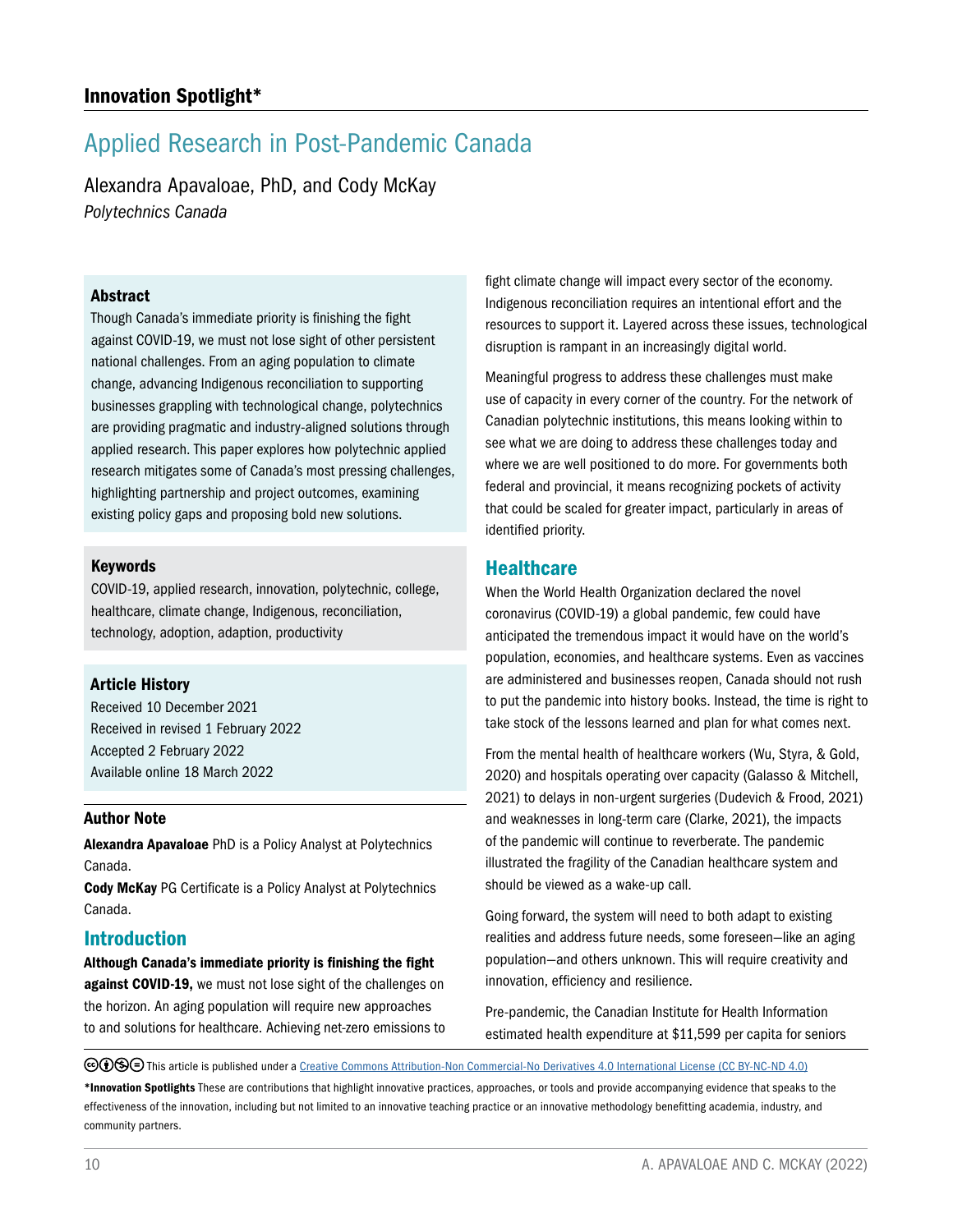aged 65 and older, and \$3,131 for those aged 15 to 64 (CIHI, 2021). With Canada's senior population expected to increase from 17 per cent in 2018 to 21 per cent in 2028, an estimated \$98 billion in added healthcare costs are imminent (Gibbard, 2018).

Keeping these costs in check will rely on our ability to prevent and treat illness. Whether COVID-19 or another ailment, the national capacity to develop vaccines and other treatment options is critical. During the early days of the pandemic, researchers at Fanshawe were focused on reducing the body's inflammatory response to the virus (SONAMI, 2020). The research showed such promise that it was provided to the U.S National Institutes of Health for pre-clinical trials (De Bono, 2020). Such applied research efforts build practical capacity and talent in Canada to respond to existing and emerging diseases.

Polytechnic applied research is also well-positioned to support the healthcare sector as it joins the digital revolution. At Sheridan's Centre for Mobile Innovation, researchers are leveraging modern technology to transform and improve the efficiency of doctors' offices. Using augmented reality, the research enables doctors to view patient vital signs, test results and medical history, medications and allergies in real time (Kataoka, 2019).

At Algonquin, digital solutions to improve frontline care and patient/family engagement are also being developed. These include the Community Paramedics Continuing Medical Education App, the Healthcare Messenger App for Caremeda and the Patient Engagement Platform (Algonquin College, 2021).

While technology stands to make healthcare delivery more efficient, it is a fundamentally people-focused sector. Applied researchers at Conestoga are working to improve the outcomes of patients with complex needs, such as dementia. The initiative focuses on novel approaches to bridge skills gaps for unregulated care workers to improve outcomes, reduce turnover, and ensure greater job satisfaction (Conestoga, 2021).

That people-focus must extend even further, helping individuals navigate their healthcare decisions. During the pandemic, an unforeseen challenge was the spread of misinformation about COVID-19. Through a partnership with MediaSmarts, BEworks and leading misinformation researchers, Sheridan designed, tested, and disseminated creative interventions to combat the spread of misinformation using behavioural science and digital and media literacy research (Atkinson, 2020).

By supporting technology adoption, building talent and capacity, and responding quickly when new challenges emerge, polytechnics have proven their capacity to both solve current healthcare

challenges and anticipate those of tomorrow.

## Climate Change

The latest report from the Intergovernmental Panel on Climate Change is an indictment of the global record, noting that, "it is unequivocal that human influence has warmed the atmosphere, ocean and land" (IPCC, 2021). The warning has been accompanied by unprecedented global climate emergencies, prompting renewed calls for action. In Canada, commitments have included reducing emissions and energy waste, making clean, affordable transportation and power available in every community, and building a clean industrial advantage (ECCC, 2020).

This ambitious plan relies on contributions from and cooperation among all economic sectors, the general population, and all levels of government. We also see opportunities for polytechnics to play a key part given their experience with industry-academic partnerships, delivery of pragmatic solutions and central role training the green collar workers needed to implement solutions.

Given Canada's size and climate, it is of little surprise that its transportation sector contributes 25 per cent of the country's total annual emissions (Government of Canada, 2020). At Red River College Polytechnic, located in Winnipeg—one of Canada's heavy equipment hubs—they are actively working on green transportation solutions.

Between 2010 and 2017, RRC Polytech partnered with the Government of Manitoba, Mitsubishi Heavy Industries, Manitoba Hydro and New Flyer Industries to prototype and test the feasibility of electric buses in the region. Whereas previous electric public transit options have been tethered to overhead wires, this project sought to develop advanced lithium-ion batteries that would power city buses. In addition to RRC Polytech's expertise working with heavy equipment, Manitoba presented the ideal testing ground for global deployment given its weather conditions—very hot summers and frigidly cold winters. Partners involved in the research believed buses successfully deployed in Manitoba could be used anywhere in the world.

The project proved a resounding success, with the prototype introduced as part of Winnipeg's transit fleet. At the time, the prototype was the only modern, battery-based electric bus developed by a domestic manufacturer (Hoemsen, 2017).

Buildings are another significant contributor to Canada's greenhouse gases, accounting for 13 per cent of total emissions (Government of Canada, 2020). Making offices, buildings, and homes more efficient will both reduce emissions and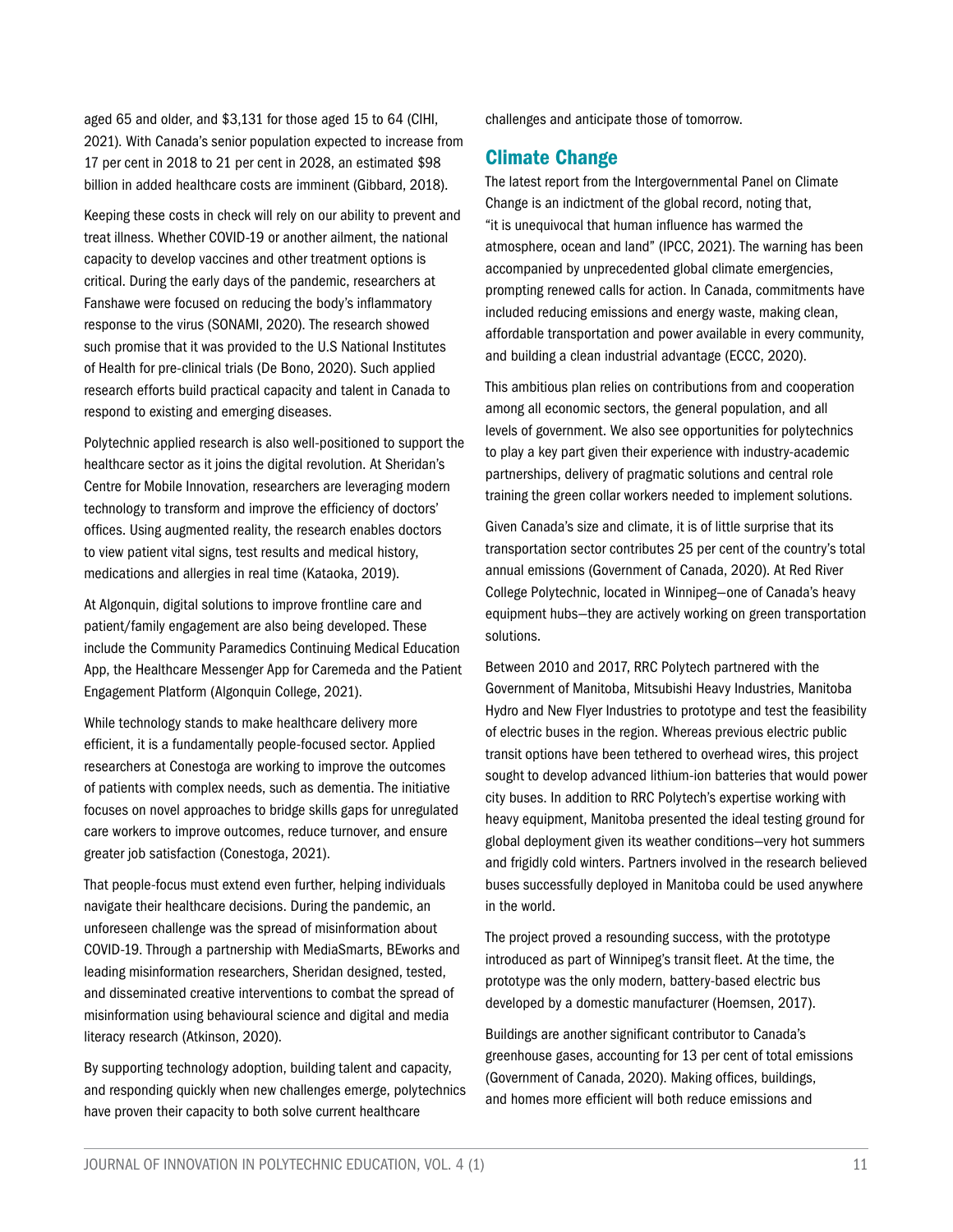save consumers money. Here again, polytechnics are making meaningful contributions.

In Calgary, the Southern Alberta Institute of Technology's Green Building Technologies team is transforming the way we think about building homes. In March 2021, the team worked with Woodpecker European Timber Framing to build a home to meet the Living Building Certification, the world's most rigorous green-building rating program. The home allowed SAIT researchers to pilot a dashboard to monitor building performance and consult on the design of high-performance, energy-efficient wall panels (SAIT, 2021).

At Kwantlen Polytechnic University's Wilson School of Design in BC's lower mainland, efforts are also underway to help industry reduce their carbon footprint through a project called NetGain. Researchers and students are turning recovered fishing nets into filaments for 3D printing. Through this work, the team contributes to the environmental effort, incentivizes the return of old nets, and taps into the 3D printing industry, which is expected to be valued at more than \$20 billion by 2030 (KPU, 2019).

In the oil and gas sector, cooperation with major industry players is critical. For example, Inter Pipeline, a major petroleum business, has invested more than \$10 million in the Northern Alberta Institute of Technology's Plastics Research in Action (PRIA) initiative. PRIA draws on NAIT's expertise in process engineering, process automation and environmental sustainability, with a portion of the funding dedicated to improving sustainability practices at Inter Pipeline's Heartland Petrochemical Complex. Support from the federal Strategic Innovation Fund highlights how government dollars can support innovation and drive change.

As people around the world grapple with their impact on the planet, it is critical that governments use all available resources to develop and implement pragmatic solutions. Applied research at Canada's polytechnics offers practical, incremental, and impactful options, addressing climate issues as varied as greenhouse gases and water contamination. Furthermore, by involving students in cutting-edge projects, polytechnics are training the workforce needed to implement the broader transition to a green economy.

# Indigenous Reconciliation

Canada is beginning to acknowledge its fraught history with Canada's Indigenous communities. As part of its report in 2015, the Truth and Reconciliation Commission issued 94 calls to action. Post-secondary education has an important role to play in reconciliation, from integrating Indigenous knowledge and teaching methods into classrooms to "building student capacity for intercultural understanding, empathy, and mutual respect" (TRC, 2015). Polytechnic institutions are doing their part.

One of the most painful and enduring legacies of Canada's relationship with its Indigenous people is the residential school system. Over the summer of 2021, Saskatchewan Polytechnic worked closely with Cowessess First Nation on an applied research project called the Remote Sensing of Residential School Cemeteries. Institutional experts used technologies drawn from other sectors to survey an area identified by the Cowessess First Nation as a potential site of unmarked graves. The partnership stands to inform and support reconciliation by helping the First Nation tell their story (Bergeron, 2021).

In addition to acknowledging the past, post-secondary institutions must consider how best to empower and support Canada's Indigenous population going forward. Based on a recent survey, Indigenous Works suggests that "85% of corporate Canada are 'disengaged' and have no credible plans to work with Indigenous people, businesses and organizations" (Malatest & Associates Ltd., 2017). In the absence of these relationships, full Indigenous participation in the Canadian economy will remain elusive.

Yet, the National Indigenous Economic Development Board estimates that closing the opportunity gaps between Indigenous and non-Indigenous Canadians stands to increase national Gross Domestic Product (GDP) by \$27.7 billion annually (NIEDB, 2019). Polytechnics are enabling and supporting this process.

Because polytechnics are deeply embedded in their communities, understand local issues, and have a history of partnering with Indigenous groups, they are positioned to bridge gaps and boost opportunity for Indigenous business owners.

For example, researchers at Seneca's School of Biological Sciences & Applied Chemistry partnered with the Indigenousowned Cheekbone Beauty Cosmetics Inc. to develop a mist formulation for a face primer. The primer mist contains Canadiansourced, bio-based raw materials used in traditional, Indigenous medicine. As part of the project, Seneca is helping to devise a process to scale up manufacturing and commercialize the product, enabling Cheekbone to expand their product line, adapt to industry trends and meet customer demand for eco-friendly, "mindful" beauty products (Seneca, 2021).

Community challenges are also being targeted. The British Columbia Institute of Technology partnered with Denesoline Corporation, the business development arm of the Lutsel K'e Dene First Nation, to deploy green solutions for the remote community.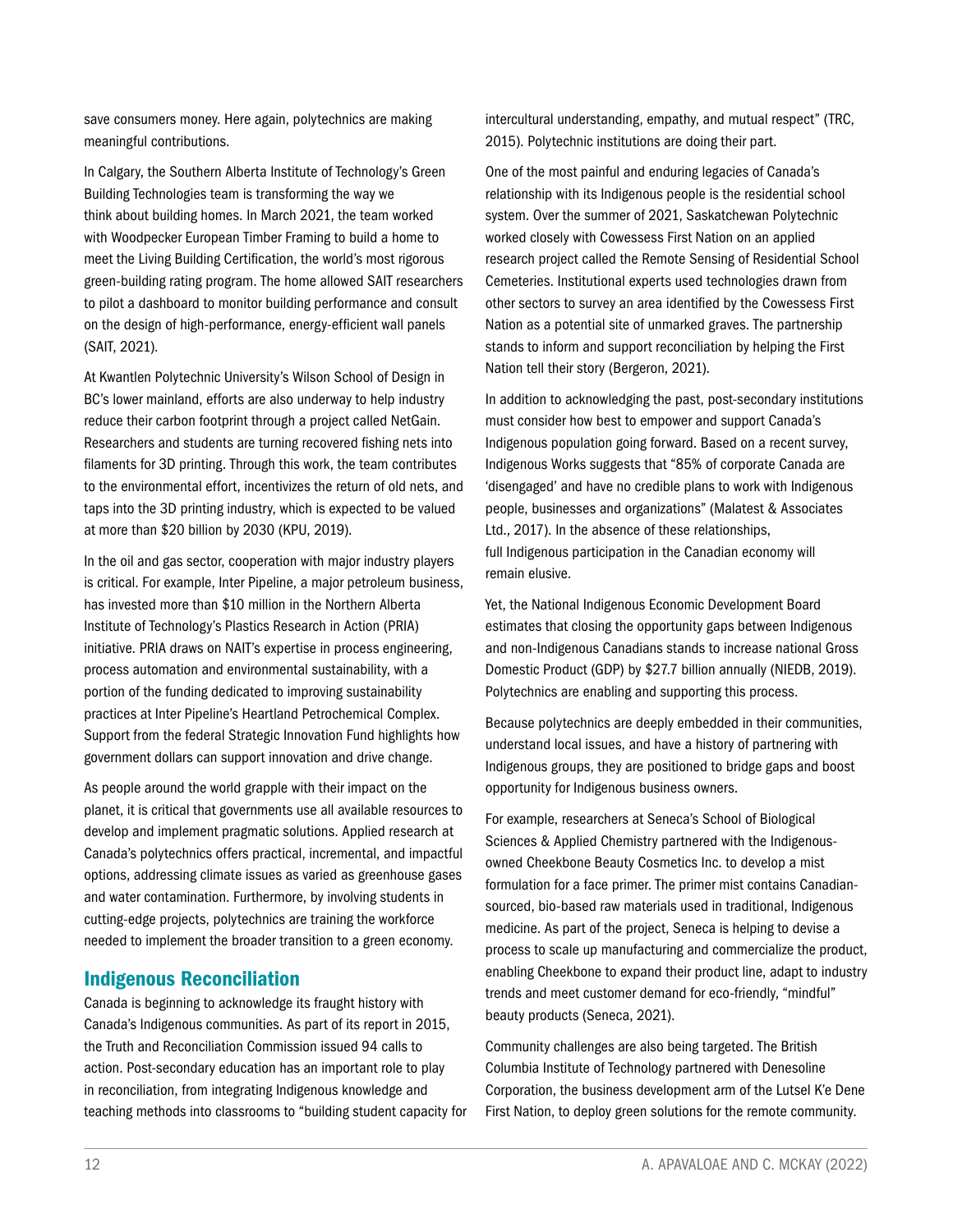BCIT's Smart Microgrid Applied Research Team is developing a front-end engineering and design study for a hybrid renewable energy platform for the community, which is not currently connected to the North American electricity grid. If successful, the project could be replicated in 200 other diesel-powered Indigenous communities (BCIT, 2021).

Reconciliation is a national effort, and the education sector has a significant role to play. Polytechnic applied research offers pragmatic ways to connect students to Canada's Indigenous history. It also supports entrepreneurs and business owners in the bourgeoning Indigenous economy. These approaches stand to support reconciliation and build a stronger economy along the way.

# Technology Adoption and Adaptation

Innovation, "the development and application of ideas and technologies that improve goods and services or make their production more efficient," has long been thought to have great economic benefit (ECB, 2021). Yet, Canada's most recent innovation report card from the Conference Board of Canada found the country continues to exhibit relatively weak innovation performance, ranking tenth among 16 peer countries. The Conference Board reports that, although entrepreneurial ambition is high, Canada lags on metrics such as business research and development and labour productivity (Nadeau & Gresch, 2021).

This is of particular concern among small businesses. As of December 2019, there were 1.23 million registered Canadian businesses. Of these, 1.2 million (97.9 per cent) were small and 73.6 per cent had fewer than 10 employees. These small businesses employed 8.4 million workers, or 68.8 per cent of the total private sector labour force. Yet, the contribution of small- and mid-sized enterprises (SMEs) to Canada's GDP between 2012 and 2016 was just 51.1 per cent (ISED, 2020).

The productivity gap could well be attributed in part to slow technology adoption. In fact, a recent Brookfield report found that Canadian SMEs lack the ability to capitalize on digital technologies, with challenges that included lack of data, limited access to infrastructure and supports, and lack of the necessary confidence to implement digital transformation strategies. Culture and level of digital awareness were also factors. The report argued that without supports to help SMEs better understand the benefits of digital investments and reduce uncertainty and risk, they are likely to see the earnings gap continue to grow over time (Goldsmith, 2021). From blockchain-enabled access to digital agriculture solutions (Seneca, 2021) to assisting local software

developers transition their code to newer technology (NAIT, 2021), polytechnics have the capacity to offer a spectrum of solutions across sectors to help Canadian businesses improve their productivity.

Polytechnic applied research has long helped businesses overcome production hurdles, scale up using innovative technologies, and commercialize new products. State-of-the-art facilities within the institutions provide businesses access to dedicated labs and equipment where they can produce prototypes and test new processes. Partnering with institutions is particularly important for SMEs that may not have in-house capacity but can make considerable advances when they have opportunities to explore new concepts and ideas.

Such a partnership between George Brown College and Quantum Robotic Systems allowed the small company to improve a stairclimbing, domestic service robot. The robot has capacity to move heavy loads, with great potential as an assistive device for seniors and persons with disabilities (George Brown College, 2020).

Many of these research projects are led by faculty who themselves have considerable industry experience. As researchers, they are ideally positioned to add insights into both project development and the broader business environment. For example, Humber's Georges Livanos is an award-winning, patent-holding instructor with more than a decade of practical experience in his field (Livanos , 2021). He brings that expertise to projects, such as the collaboration with Martino Contractors Ltd., which sought to detect and warn people about potentially fatal furnace malfunctions (Shetty, 2017).

An ancillary benefit of this innovation activity is student involvement. By participating in applied research projects, learners not only acquire hands-on, practical experience but also foster creativity and build problem-solving skills. An innovationenabled talent pipeline is critical to Canada's future productivity and growth.

For example, Saskatchewan Polytechnic's Innovative Manufacturing Centre has the capacity to assist industry in biomaterials testing, research, additive manufacturing, and prototyping (Bergeron, 2018). The centre also allows students like Luke Dombosky to follow their entrepreneurial passion. A graduate of the Innovative Manufacturing program, Luke started a custom solutions design and manufacturing business while he was still in school. The business now includes a team of multi-skilled tradespeople, including several other Innovative Manufacturing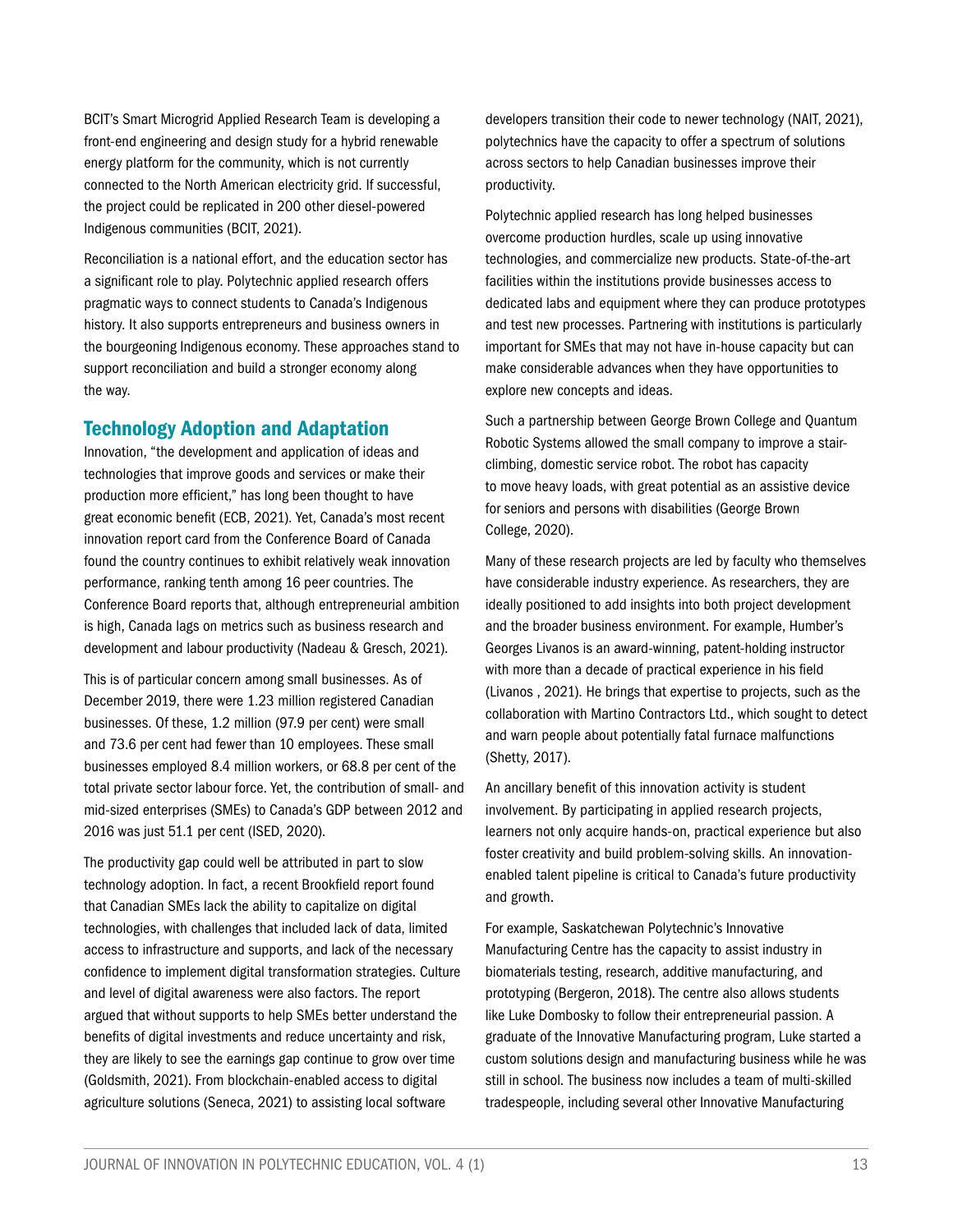alumni (Bergeron, 2021).

Closing the productivity gap will require precisely the kinds of support available via polytechnic applied research. Access to facilities, labs, and equipment can enhance the research and development activities of SMEs without requiring extensive investment in their own capacity. Students and faculty stand at the ready to support technology adoption efforts and business development, offering follow-on benefits for the talent pipeline and ensuring faculty remain in touch with industry challenges and realities. This ecosystem provides immediate benefit to the private sector and builds home-grown talent for the future.

# **Conclusion**

As Canada builds back from the COVID-19 pandemic, there are a number of ways that polytechnic applied research stands to contribute. Existing facilities, equipment, and expertise are ready to help businesses and organizations, private enterprises and public sector institutions address some of the preeminent innovation challenges of our time. This capacity is too important to ignore or under-utilize in today's environment.

There are also ways to super-charge this capacity and enable even bigger contributions. This relies on revisiting government investment in applied research projects, infrastructure, and business development. It means recognizing how polytechnic institutions are currently contributing to healthcare innovation, Indigenous reconciliation, technology adoption, and business productivity, then scaling that capacity to have even greater impact. It is equally important to consider how pragmatic exposure to and involvement in applied research is providing key skills in the next generation of employees and entrepreneurs. These are the ingredients of practical innovation.

# References

- Algonquin College. (2021, April). *Virtual RE/ACTION Showcase.*  Retrieved October 2021, Algonquin College. https://www. algonquincollege.com/arie/virtual-reaction-apr-2021/
- Atkinson, S. (2020, June 22). Sheridan awarded three COVID-19 research grants. *Oakville News.* https://oakvillenews.org/ oakville-health-news/sheridan-awarded-three-covid-19 research-grants/
- BCIT. (2021). *Remote Community Microgrid.* Retrieved October 2021, BCIT Applied Research. https://www.bcit.ca/appliedresearch/smart-microgrid/projects/remote-communitymicrogrid/
- Bergeron, B. (2018, April 30). *Saskatchewan Polytechnic receives major federal funding for Innovative Manufacturing Centre.*

Retrieved October 2021, Saskatchewan Polytechnic News. https://saskpolytech.ca/news/posts/2018/federal-fundingfor-innovative-manufacturing-centre.aspx

- Bergeron, B. (2021). *Cowessess First Nation and Saskatchewan Polytechnic search for unmarked and unidentified graves.*  Retrieved October 2021, Saskatchewan Polytechnic News. https://saskpolytech.ca/news/posts/2021/cowessessfrst-nation-and-sask-polytech-search-for-unmarked-andunidentified-graves.aspx
- Bergeron, B. (2021, October). *Entrepreneurialism in his DNA.*  Retrieved October 2021, Sasketchewan Polytechnic News. https://saskpolytech.ca/news/posts/2021/ entrepreneurialism-in-his-dna.aspx
- CIHI. (2021). *National Health Expenditure Trends, 2020.* Ottawa: Canadian Institute for Health Information.
- Clarke, J. (2021, June 10). *Impacts of the COVID-19 pandemic in nursing and residential care facilities in Canada.* Retrieved October 2021, Statistics Canada. https://www150.statcan. gc.ca/n1/pub/45-28-0001/2021001/article/00025-eng.htm
- Conestoga. (2021). *Canadian Institute for Seniors Care. Research and education.* Retrieved October 2021, Conestoga Research. https://www.conestogac.on.ca/research/applied-research/ centres/senior-care/research
- De Bono, N. (2020, September 17). Fanshawe COVID research under review by U.S. health agency giant. *The London Free Press.* https://lfpress.com/news/local-news/fanshawe-covidresearch-under-review-by-u-s-health-agency-giant
- Dudevich, A., & Frood, J. (2021, July). Impact of the COVID-19 Pandemic on Health System Use in Canada. *Healthcare Quarterly, 24*(2).
- ECB. (2021). *How does innovation lead to growth?* European Central Bank Eurosystem. https://www.ecb.europa.eu/ explainers/tell-me-more/html/growth.en.html
- ECCC. (2020). *A Healthy Envionment and A Healthy Economy: Canada's strengthened climate plan to create jobs and support people, communities and the planet.* Ottawa: Environment and Climate Change Canada. https:// www.canada.ca/content/dam/eccc/documents/pdf/ climate-change/climate-plan/healthy\_environment\_healthy\_ economy\_plan.pdf
- Galasso, C., & Mitchell, J. (2021). *COVID-19 Amplifies Health System Capacity Shortfalls.* Retrieved October 2021, HealthCareCAN. Leading. Innovation. Together. https://www. healthcarecan.ca/2021/01/25/covid-19-amplifies-healthsystem-capacity-shortfalls/

George Brown College. (2020, September 11). *George Brown*